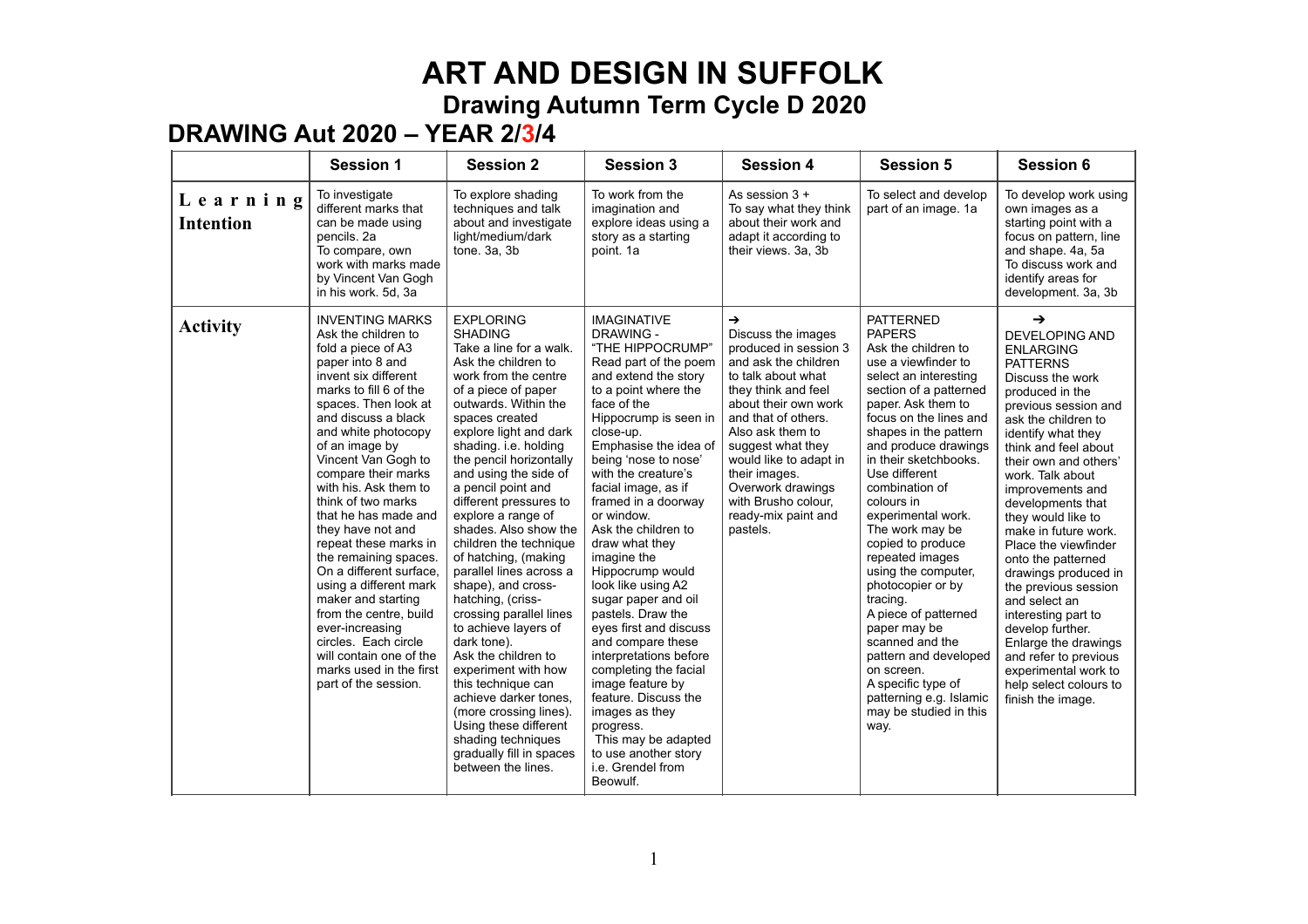#### **DRAWING – YEAR 2/3/4**

| Skills, concepts,<br>knowledge and<br>understanding. | Investigating and<br>exploring a range of<br>visual mark making in<br>the style of Vincent<br>Van Gogh.<br>Sorting, selecting and<br>comparing graphic<br>marks | Investigating the<br>visual element of tone<br>(light and dark).<br><b>Exploring different</b><br>pencil positions,<br>pressures, hatching<br>and cross-hatching to<br>produce a range of<br>different light and dark<br>tones. | Comparing ideas and<br>approaches.<br>Increasing the scale<br>of an image by<br>working in close-up.<br>Developing an image<br>using the imagination. | Discussing work and<br>deciding what they<br>would like to adapt<br>and develop further in<br>their images. | Exploring pattern by<br>using the elements of<br>line, colour and<br>shape.<br>Experimenting with<br>different colour<br>combinations.<br>Using ICT as an<br>expressive tool. | Transposing imagery<br>from one medium to<br>another, enlarging and<br>layering          |
|------------------------------------------------------|-----------------------------------------------------------------------------------------------------------------------------------------------------------------|---------------------------------------------------------------------------------------------------------------------------------------------------------------------------------------------------------------------------------|-------------------------------------------------------------------------------------------------------------------------------------------------------|-------------------------------------------------------------------------------------------------------------|-------------------------------------------------------------------------------------------------------------------------------------------------------------------------------|------------------------------------------------------------------------------------------|
| <b>Vocabulary</b>                                    | Mark<br>Line<br>Compare<br>Sort<br>Pattern<br>Repeat<br>Variety                                                                                                 | Tone<br>Hard, soft<br>Pressure<br>Light, dark<br>Graphite<br>Horizontal<br>Vertical<br>Hatching<br>Cross-hatching<br>Parallel                                                                                                   | Blend<br><b>Brusho</b><br>Oil<br>Resist<br>Imagination<br>Memory<br>Close-up<br>Scale                                                                 | Overwork<br>Highlight<br>Modify<br>Develop<br>Adapt                                                         | Pattern<br>Repeated<br>Interesting<br>Section<br>Copied                                                                                                                       | Select<br>Image<br>Enlarge<br>Adapt<br>Modify<br>Develop<br>Colour combination           |
| <b>Curriculum links</b>                              | Literacy - biography,<br>ICT - research skills.                                                                                                                 | Literacy - following<br>instructions.<br>Science- light and<br>dark.                                                                                                                                                            | Literacy -using<br>imagination to<br>respond to a poem.                                                                                               | Literacy - speaking<br>and listening,<br>discussing work.                                                   | Numeracy - repeated<br>patterns.<br>$ICT - pattern on the$<br>computer, photocopier<br>$RE$ – patterning<br>associated with a<br>specific culture.                            | Literacy - speaking<br>and listening,<br>discussing work,<br>ICT as previous<br>session. |
| <b>Resources</b>                                     | A4 paper,<br>A range of drawing<br>pencils.<br><b>Black and white</b><br>photocopies of Van<br>Gogh images -<br>Google Images                                   | A5 paper,<br>Graphite sticks,<br>Pencils.                                                                                                                                                                                       | Pencils.<br>Oil pastels<br>"The Hippocrump" by<br>James Reeve                                                                                         | As previous session.<br>$\ddot{}$<br>Brusho,<br>Ready-mix paint,<br>Oil pastels.                            | Patterned papers -<br>(wrapping paper etc.),<br>Sketchbooks.<br>Pencils.<br>Colouring media,<br>Viewfinders.                                                                  | As previous session.                                                                     |
| Time                                                 | 1 hour                                                                                                                                                          | 1 hour                                                                                                                                                                                                                          | 1 hour                                                                                                                                                | 1 hour                                                                                                      | 1 hour                                                                                                                                                                        | 1 hour                                                                                   |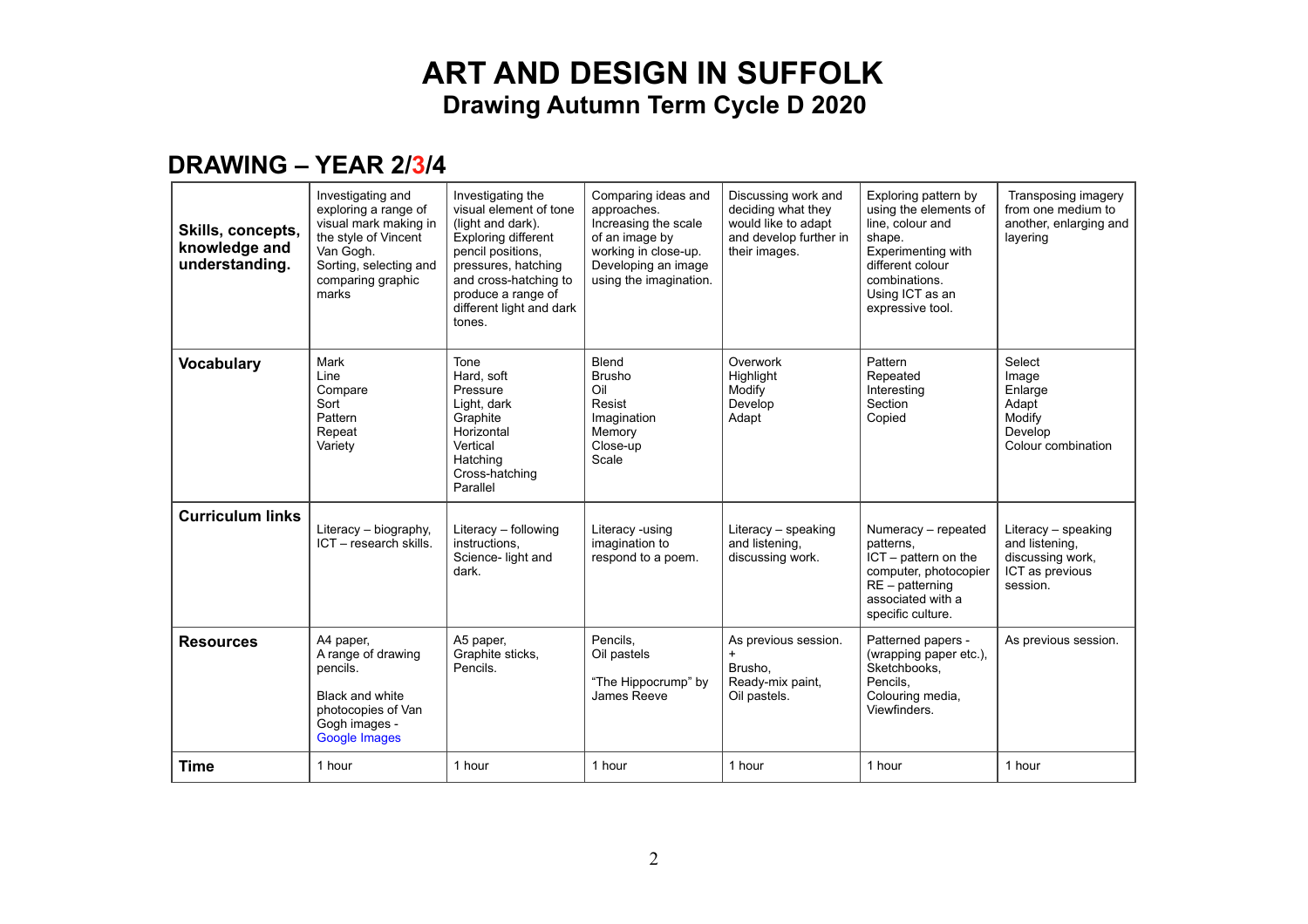#### **DRAWING – YEAR 2/3/4**

| <b>Expectations</b>                                                                                                                                                                                                                                                                                                                                                                                                                                                                                                                                                 | <b>Names</b> | <b>Next Steps</b> |  |
|---------------------------------------------------------------------------------------------------------------------------------------------------------------------------------------------------------------------------------------------------------------------------------------------------------------------------------------------------------------------------------------------------------------------------------------------------------------------------------------------------------------------------------------------------------------------|--------------|-------------------|--|
| Some children will have made limited progress. They will be able to<br>comment on their work and suggest ways of improving it. They will know that Vincent<br>Van Gogh used a variety of marks in his images and will have identified and recorded<br>examples of these. They will know some of the vocabulary and use it appropriately<br>when discussing patterns and will record using lines, shapes and colours. After<br>listening to a story, they will be able to respond using drawing and resist techniques<br>to produce an image from their imagination. |              |                   |  |

| Most children will be able to explore ideas, collect examples and understand the<br>  mark making techniques used by Vincent Van Gogh. They will be able to  <br>  communicate their ideas and observations, comment on their own work and that of  <br>others and suggest improvements that could be made. After listening carefully to a   YEAR 2/3/4 DRAWING UNIT<br>story, they will be able to respond using drawing and resist techniques to produce an<br>image from their imagination. They will be able to discuss different forms of<br>  patterning and record, enlarge and extend them with regard for line, shape and<br>colour. |  |
|-----------------------------------------------------------------------------------------------------------------------------------------------------------------------------------------------------------------------------------------------------------------------------------------------------------------------------------------------------------------------------------------------------------------------------------------------------------------------------------------------------------------------------------------------------------------------------------------------------------------------------------------------|--|
|-----------------------------------------------------------------------------------------------------------------------------------------------------------------------------------------------------------------------------------------------------------------------------------------------------------------------------------------------------------------------------------------------------------------------------------------------------------------------------------------------------------------------------------------------------------------------------------------------------------------------------------------------|--|